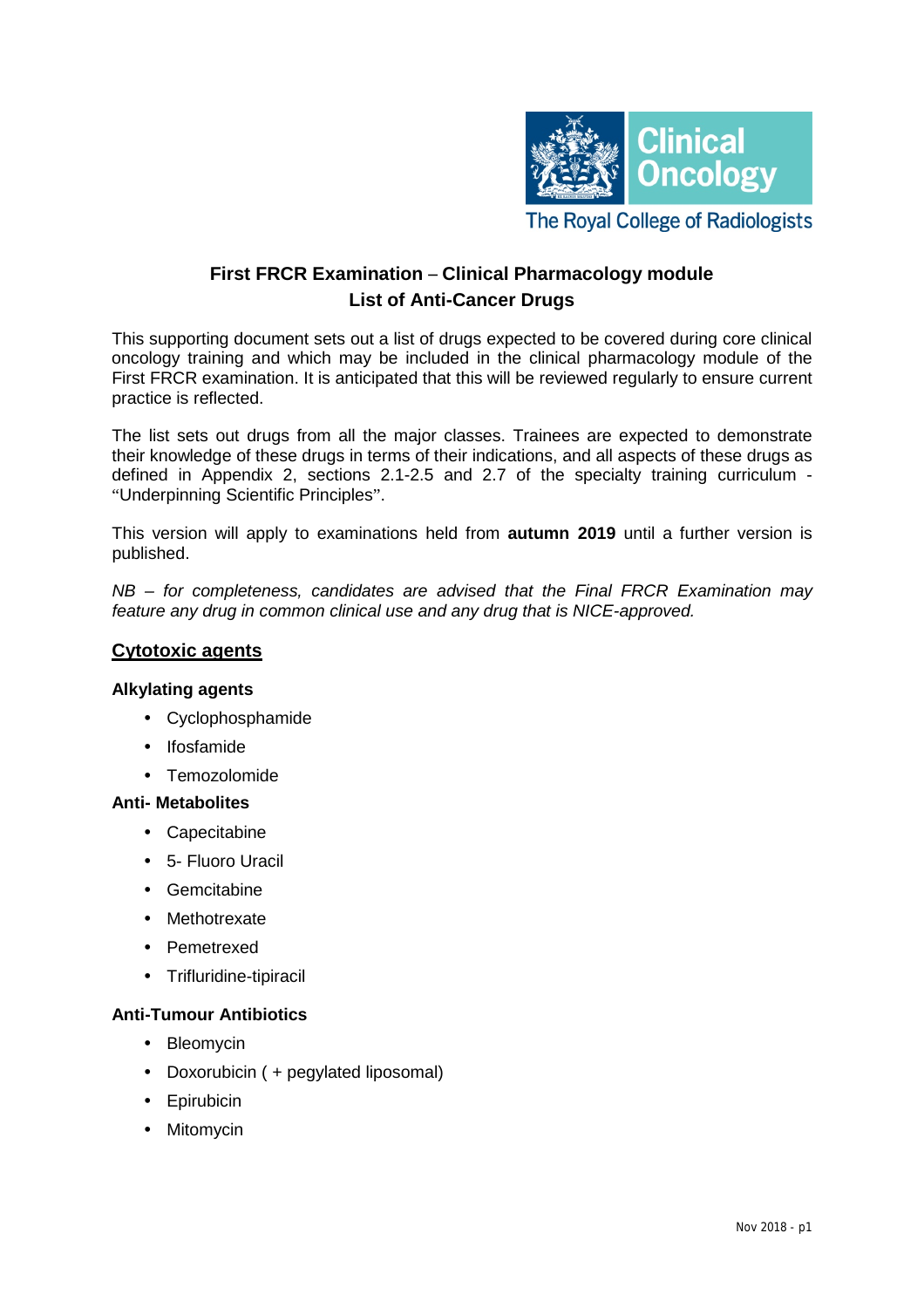### **Plant Alkaloids/ Microtubule Inhibitors**

- Cabazitaxel
- [Docetaxel](https://web.nhs.net/owa/redir.aspx?c=0c706d8a66fb4f43b2b8c48d917fba84&url=http%253a%252f%252fwww.bccancer.bc.ca%252fhpi%252fdrugdatabase%252fdrugindexpro%252fdocetaxel.htm)
- Eribulin
- Etoposide
- [Irinotecan](https://web.nhs.net/owa/redir.aspx?c=0c706d8a66fb4f43b2b8c48d917fba84&url=http%253a%252f%252fwww.bccancer.bc.ca%252fhpi%252fdrugdatabase%252fdrugindexpro%252firinotecan.htm)
- [Paclitaxel](https://web.nhs.net/owa/redir.aspx?c=0c706d8a66fb4f43b2b8c48d917fba84&url=http%253a%252f%252fwww.bccancer.bc.ca%252fhpi%252fdrugdatabase%252fdrugindexpro%252fpaclitaxel.htm)
- [Vincristine](https://web.nhs.net/owa/redir.aspx?c=0c706d8a66fb4f43b2b8c48d917fba84&url=http%253a%252f%252fwww.bccancer.bc.ca%252fhpi%252fdrugdatabase%252fdrugindexpro%252fvincristine.htm)
- Vinorelbine

### **DNA Linking Agents**

- [Carboplatin](https://web.nhs.net/owa/redir.aspx?c=0c706d8a66fb4f43b2b8c48d917fba84&url=http%253a%252f%252fwww.bccancer.bc.ca%252fhpi%252fdrugdatabase%252fdrugindexpro%252fcarboplatin.htm)
- [Cisplatin](https://web.nhs.net/owa/redir.aspx?c=0c706d8a66fb4f43b2b8c48d917fba84&url=http%253a%252f%252fwww.bccancer.bc.ca%252fhpi%252fdrugdatabase%252fdrugindexpro%252fcisplatin.htm)
- [Oxaliplatin](https://web.nhs.net/owa/redir.aspx?c=0c706d8a66fb4f43b2b8c48d917fba84&url=http%253a%252f%252fwww.bccancer.bc.ca%252fhpi%252fdrugdatabase%252fdrugindexpro%252foxaliplatin.htm)

## **Biological Agents + Targeted Agents**

- Afatinib
- [Bevacizumab](https://web.nhs.net/owa/redir.aspx?c=0c706d8a66fb4f43b2b8c48d917fba84&url=http%253a%252f%252fwww.bccancer.bc.ca%252fhpi%252fdrugdatabase%252fdrugindexpro%252fbevacizumab.htm)
- Cabozantinib
- [Cetuximab](https://web.nhs.net/owa/redir.aspx?c=0c706d8a66fb4f43b2b8c48d917fba84&url=http%253a%252f%252fwww.bccancer.bc.ca%252fhpi%252fdrugdatabase%252fdrugindexpro%252fcetuximab.htm)
- Crizotinib
- Denosumab
- Erlotinib
- [Gefitinib](https://web.nhs.net/owa/redir.aspx?c=0c706d8a66fb4f43b2b8c48d917fba84&url=http%253a%252f%252fwww.bccancer.bc.ca%252fhpi%252fdrugdatabase%252fdrugindexpro%252fgefitinib.htm)
- Imatinib
- Nintedanib
- Olaparib
- Osimertinib
- Palbociclib
- Pazopanib
- Pertuzumab
- Rituximab
- Sunitinib
- Sorafenib
- Trametinib and Dabrafenib
- Trastuzumab